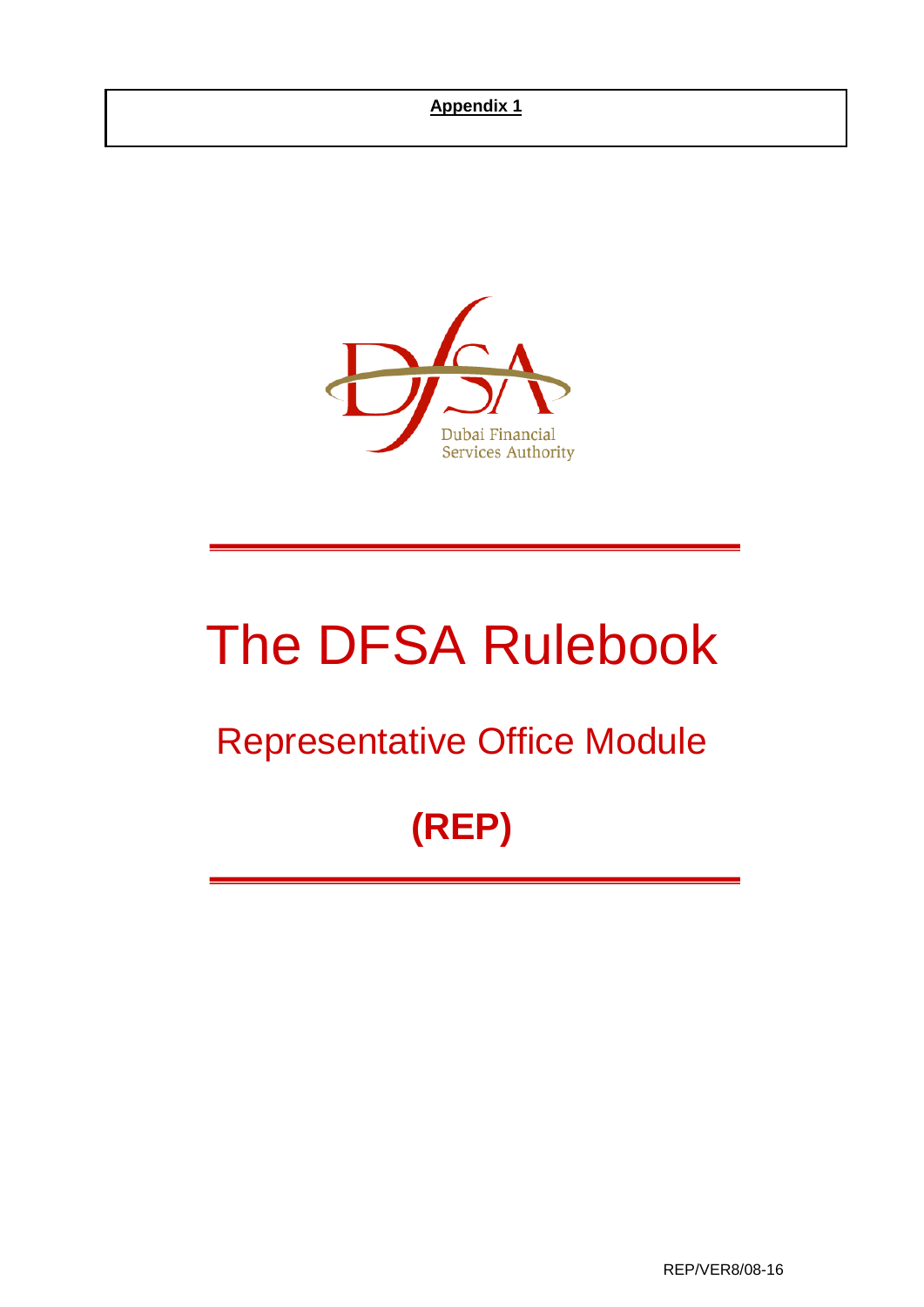

## **Contents**

The contents of this module are divided into the following chapters, sections and appendices:

| 1                                                  |  |
|----------------------------------------------------|--|
| 1.1<br>1.2                                         |  |
| $\overline{2}$                                     |  |
| 2.1<br>2.2<br>2.3                                  |  |
| 3                                                  |  |
| 3.1<br>3.2                                         |  |
| 4                                                  |  |
|                                                    |  |
| 4.1<br>4.9                                         |  |
| 4.2<br>4.3<br>4.4<br>4.5<br>4.6<br>4.7<br>4.8<br>5 |  |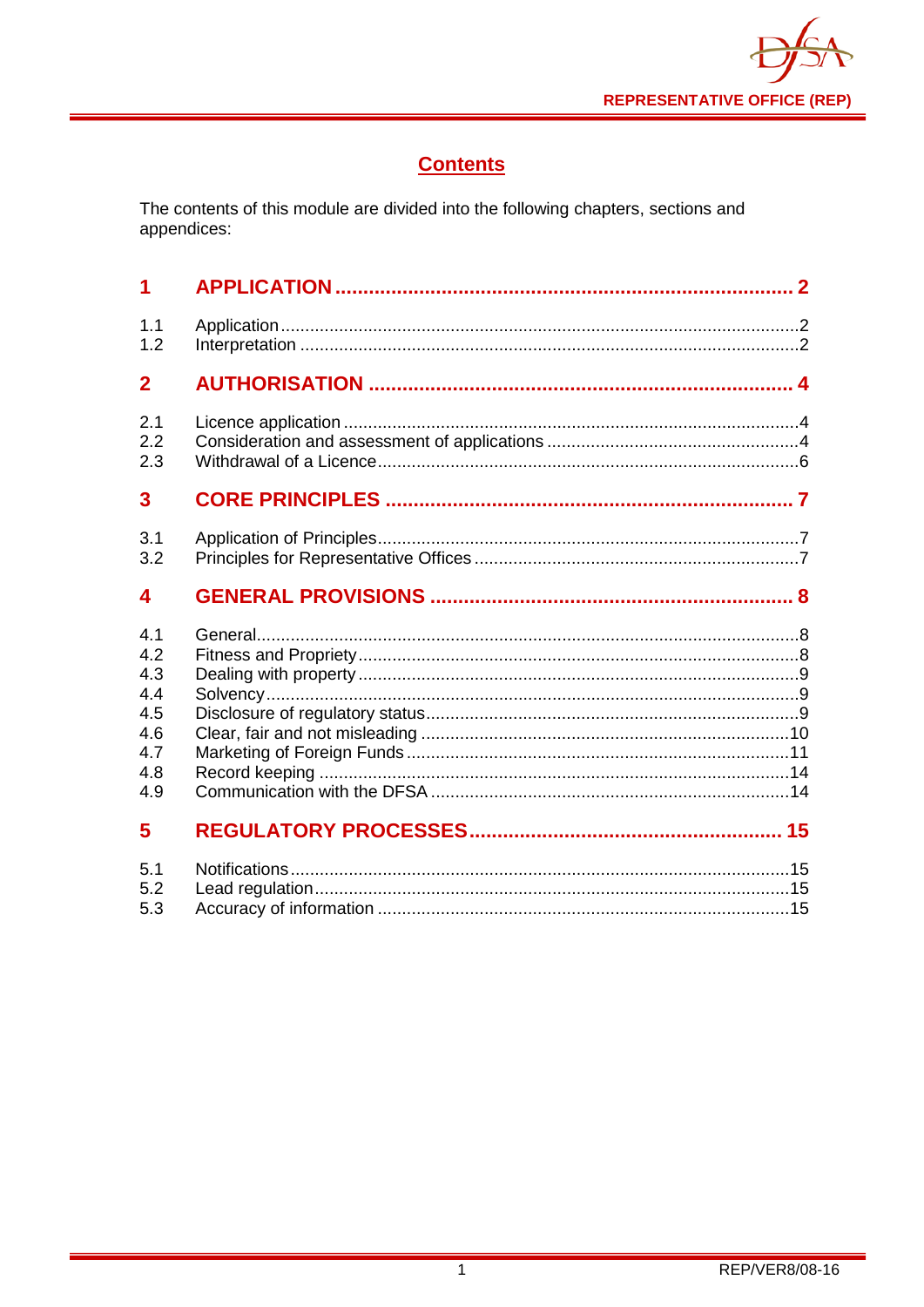

## <span id="page-2-0"></span>**1 APPLICATION**

## <span id="page-2-1"></span>**1.1 Application**

- **1.1.1** (1) This module (REP) applies to every Person who carries on, or intends to carry on, the Financial Service of Operating a Representative Office in or from the DIFC.
	- (2) Unless otherwise stated, the Rules apply to a Representative Office only with respect to activities carried on from an establishment maintained by it in the DIFC.

#### **Guidance**

- 1. Because of the limited nature of the Financial Service of Operating a Representative Office much of the DFSA Rulebook has been disapplied for Representative Offices. While most of the key provisions applying to a Representative Office are contained in this module, a Representative Office should ensure that it complies with and has regard to other relevant provisions in other applicable DFSA Rulebook Modules including AML, GEN chapters 1 to 3 and 11 and sections 6.9 and 6.10, CIR chapter 2 and sections 3.5 to 3.7 and FER. The application section of each Rulebook module sets out which chapters, if any, apply to a Representative Office.
- 2. A Representative Office should also ensure that it complies with and has regard to relevant provisions of the Regulatory Law 2004 and Markets Law 2012. The Regulatory Law 2004 gives the DFSA a number of important powers in relation to Authorised Firms including powers of supervision and enforcement.
- 3. The Financial Service of Operating a Representative Office is defined in GEN Rule 2.26.1. By virtue of GEN 2.2.9 and 2.26.2, the Financial Service of Operating a Representative Office is a stand alone financial service activity.
- 4. Whilst much Representative Office activity will not involve a continuing relationship with the Persons to whom marketing is directed, where such a relationship is necessary, the Representative Office will need to be careful to ensure that it does not carry on any activities other than those prescribed under GEN Rule 2.26.2.
- 5. A Representative Office which undertakes a Financial Service which is outside the scope of its Licence will be in breach of Article 42(4) of the Regulatory Law 2004. If the DFSA believes that a Representative Office is in breach of Article 42(4), it may take steps which may include withdrawal of authorisation and formal enforcement action under the Regulatory Law 2004.

## <span id="page-2-2"></span>**1.2 Interpretation**

#### **Guidance**

- 1. Every provision of REP and any other module of the Rulebook should be interpreted in the light of its purpose. The purpose of any provision is to be gathered first and foremost from the text of the provision in question and its context among other relevant provisions.
- 2. Where this section refers to a provision, this means every type of provision, including Rules and Guidance.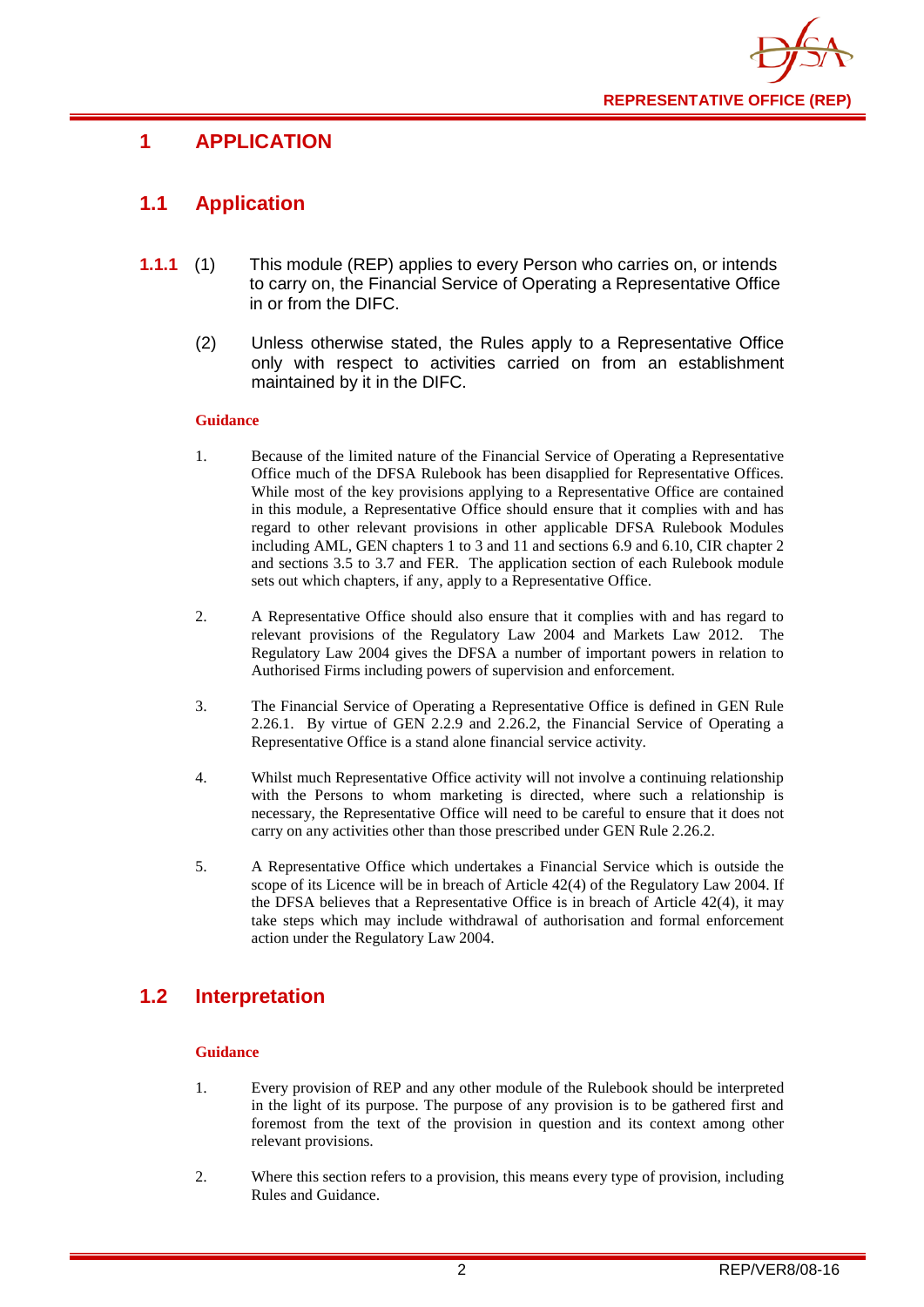

- 3. Where reference is made in REP to another provision of the Rulebook or to another provision of DIFC legislation, it is a reference to that provision as amended from time to time.
- 4. Unless the contrary intention appears:
	- a. words in the Rulebook importing the masculine gender include the feminine gender and words importing the feminine gender include the masculine; and
	- b. words in the Rulebook in the singular include the plural and words in the plural include the singular.
- 5. If a provision in the Rulebook refers to a communication, notice, agreement, or other documents 'in writing' then, unless the contrary intention appears, it means in legible form and capable of being reproduced on paper, irrespective of the medium used. Expressions related to writing must be interpreted accordingly.
- 6. Any reference to 'dollars' ('\$') is a reference to United States Dollars unless the contrary intention appears.
- 7. References to Articles made throughout the Rulebook are references to the Regulatory Law 2004 unless otherwise stated.
- 8. Unless stated otherwise, a day means a calendar day. If an obligation falls on a calendar day which is either a Friday or Saturday or an official State holiday in the DIFC, the obligation must take place on the next calendar day which is a business day.

#### **Defined terms**

9. Defined terms are identified throughout the Rulebook by the capitalisation of the initial letter of a word or phrase and are defined in the Glossary (GLO). Unless the context otherwise requires, where capitalisation of the initial letter is not used, an expression has its natural meaning.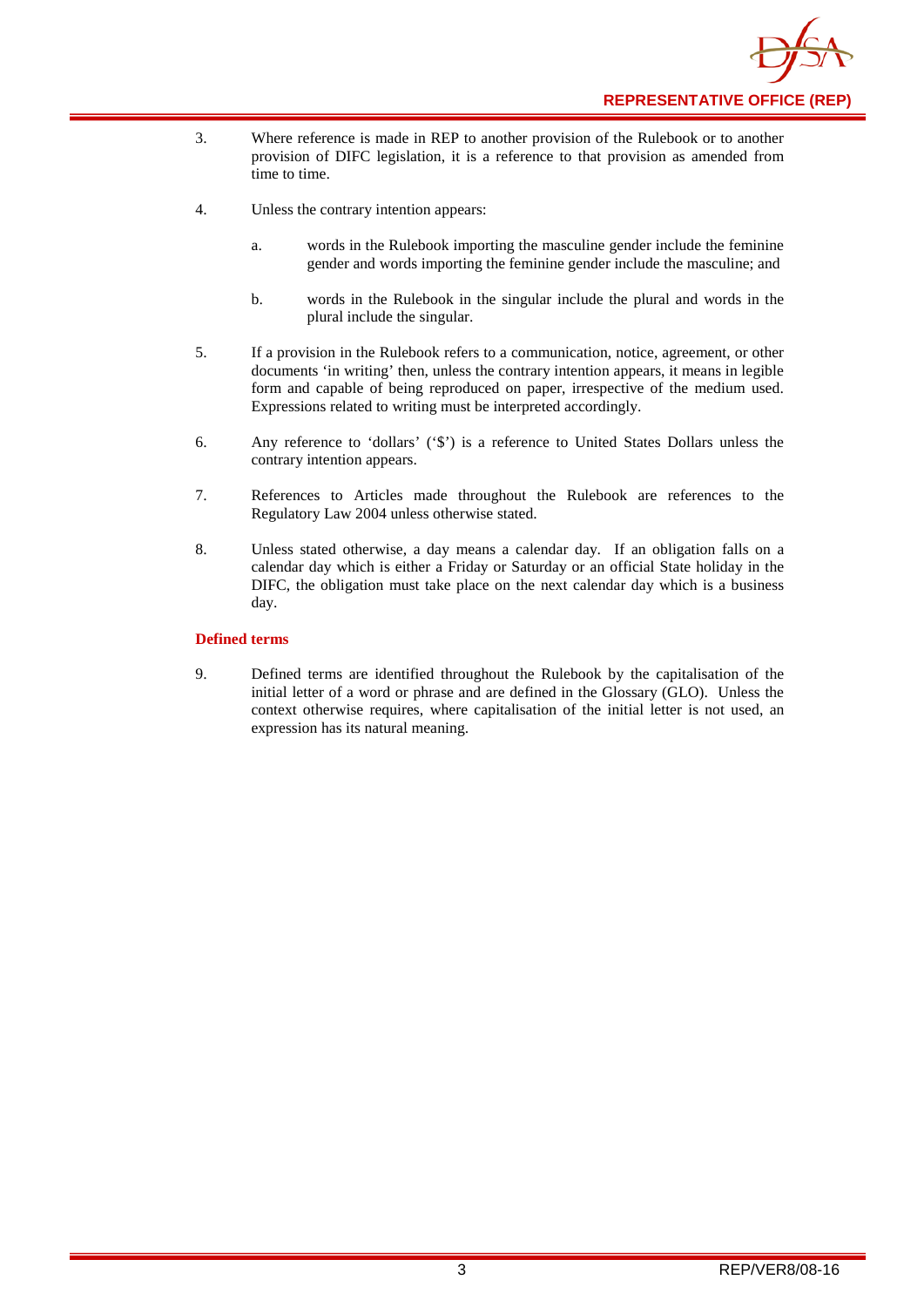

## <span id="page-4-0"></span>**2 AUTHORISATION**

## <span id="page-4-1"></span>**2.1 Licence application**

- **2.1.1** A Person, referred to in this chapter as an applicant, who intends to carry on the Financial Service of Operating a Representative Office must apply to the DFSA for a Licence by completing and submitting the appropriate form in AFN.
- **2.1.2** (1) An application to Operate a Representative Office may only be made by a Person who is:
	- (a) incorporated; and
	- (b) regulated by a Financial Services Regulator

in a jurisdiction other than the DIFC.

(2) The DFSA will not consider an application for a Licence from an applicant who intends to operate in the DIFC as a Domestic Firm.

### <span id="page-4-2"></span>**2.2 Consideration and assessment of applications**

- **2.2.1** An applicant will only be authorised to carry on the Financial Service of Operating a Representative Office if the DFSA is satisfied that the applicant is fit and proper to hold a Licence. In making this assessment the DFSA may consider:
	- (a) whether the applicant is subject to supervision by a Financial Services Regulator;
	- (b) whether the applicant's Financial Services Regulator in its home state has been made aware of the proposed application and has expressed itself as having no objection to the establishment by the applicant of a Representative Office in the DIFC; and
	- (c) any other relevant matters.

#### **Guidance**

Section 2.2 of the RPP Sourcebook sets out matters which the DFSA takes into consideration when making an assessment of the kind under Rule 2.2.1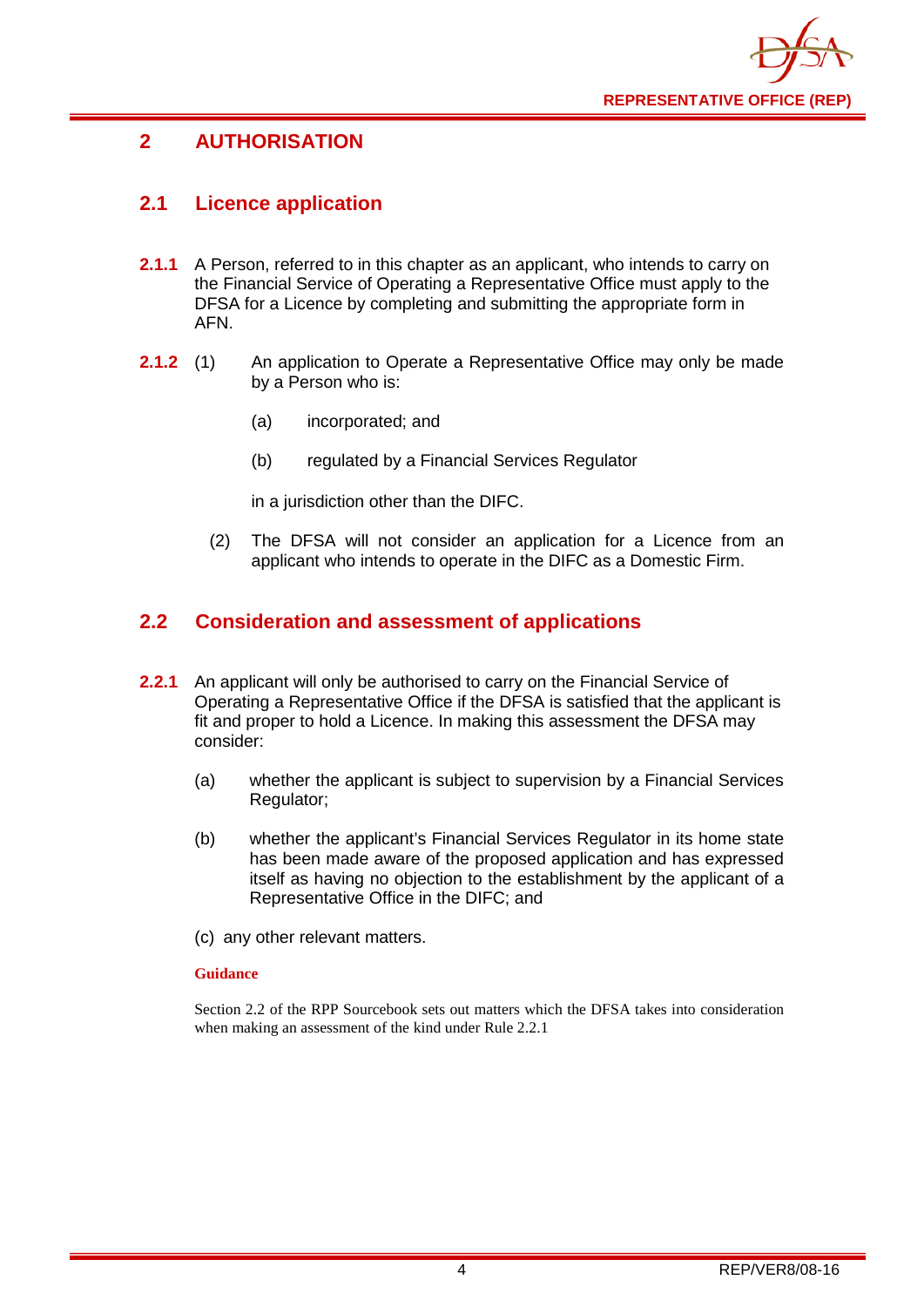

- **2.2.2** In relation to the assessment under Rule 2.2.1:
	- (a) the applicant must demonstrate to the DFSA's satisfaction that it is fit and proper;
	- (b) the applicant must demonstrate to the DFSA's satisfaction that its Principal Representative is fit and proper;
	- (c) the DFSA will consider any matter which may harm or may have harmed the integrity or the reputation of the DFSA or DIFC;
	- (d) the DFSA will consider the activities of the applicant and the associated risks, and accumulation of risks, that those activities pose to the DFSA's objectives described under Article 8; and
	- (e) the DFSA will consider the cumulative effect of factors which, if taken individually, may be regarded as insufficient to give reasonable cause to doubt the fitness and propriety of an applicant.
- **2.2.3** A Representative Office applying to change the scope of its Licence, or to have a condition or restriction varied or withdrawn, must provide the DFSA with written details of the proposed changes.

#### **Guidance**

A Representative Office applying to change the scope of its Licence should bear in mind that it may have to change its legal structure. The process will involve a fundamental review of the Representative Office by the DFSA to ascertain whether the firm meets all the relevant criteria to enable the proposed change in scope of its Licence.

- **2.2.4** For the purposes of Article 9 (2) of the Law Regulating Islamic Financial Business 2004, a Representative Office will not be taken to be holding itself out as conducting Islamic Financial Business in or from the DIFC in circumstances where it:
	- (a) does not represent that it provides, in or from the DIFC, any services that are in accordance with Shari'a; and
	- (b) acts within the scope of its Licence, that is, does not carry on in or from the DIFC a Financial Service other than Operating a Representative Office.

#### **Guidance**

The Law Regulating Islamic Financial Business 2004, contains a prohibition against an Authorised Firm holding itself out as conducting Islamic Financial Business without first obtaining an endorsement to its Licence. An Islamic Financial Institution may operate a Representative Office in the DIFC but it is deemed not to be conducting Islamic Financial Business through its Representative Office. This is because of the limited nature of the financial services activity it is permitted to carry on and because it does not enter into client relationships in the DIFC. Accordingly, there is no requirement to obtain an appropriate endorsement to its Licence and the IFR module does not apply.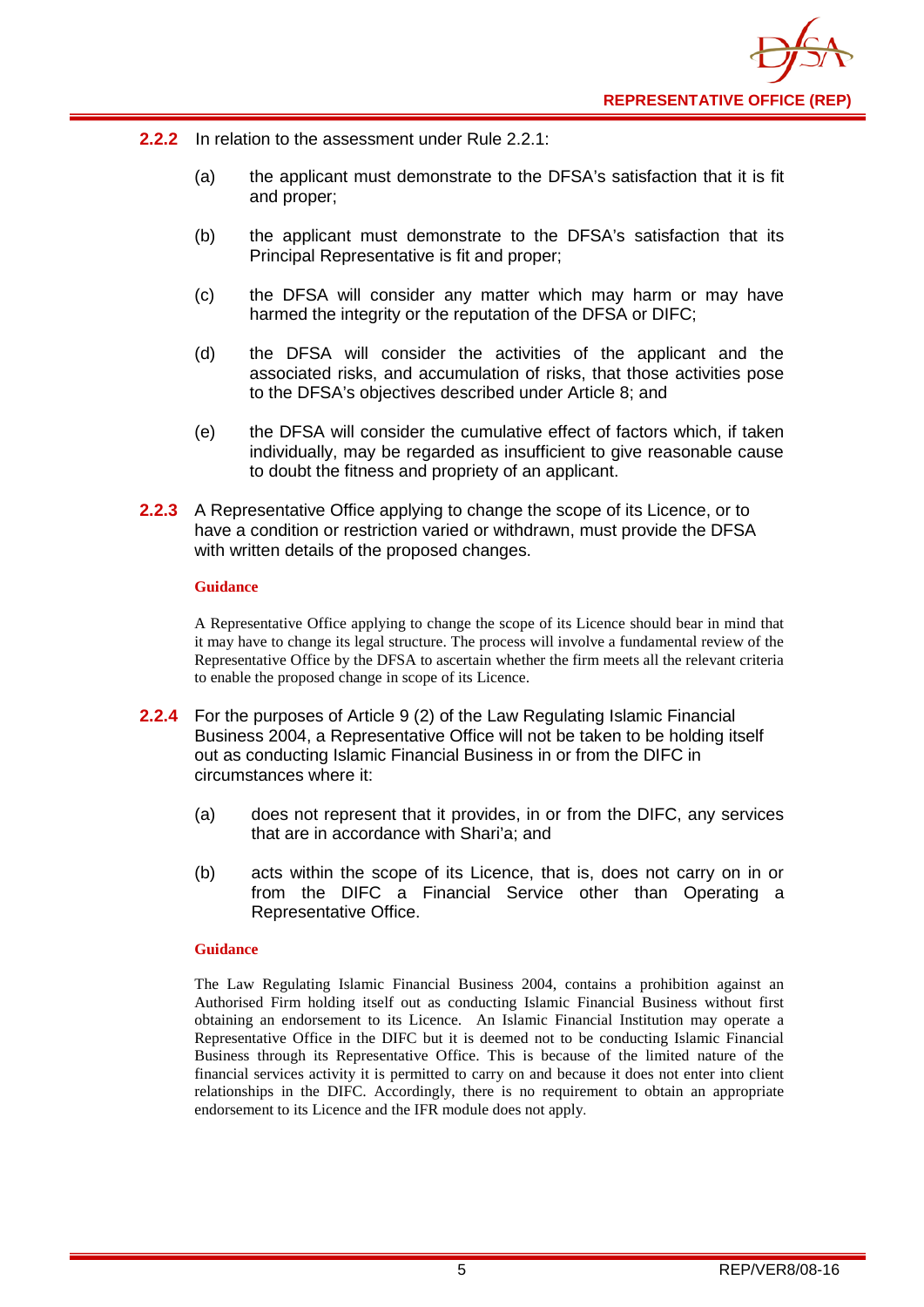

## <span id="page-6-0"></span>**2.3 Withdrawal of a Licence**

- **2.3.1** A Representative Office seeking to have its Licence withdrawn must submit a request in writing stating:
	- (a) the reasons for the request;
	- (b) that it has ceased or will cease to carry on the Financial Service of Operating a Representative Office in or from the DIFC;
	- (c) the date on which it ceased or will cease to carry on the Financial Service of Operating a Representative Office in or from the DIFC;
	- (d) that it has satisfied, or will satisfy, all obligations owed in respect of its business under the Licence; and
	- (e) that there are no other matters relating to its business under the Licence of which the DFSA would reasonably expect to be notified, or might reasonably expect to be resolved, before agreeing to the request.

#### **Guidance**

The DFSA may act on its own initiative to withdraw a Representative Office's Licence. The circumstances in which the DFSA will do so are set out in Article 50(3).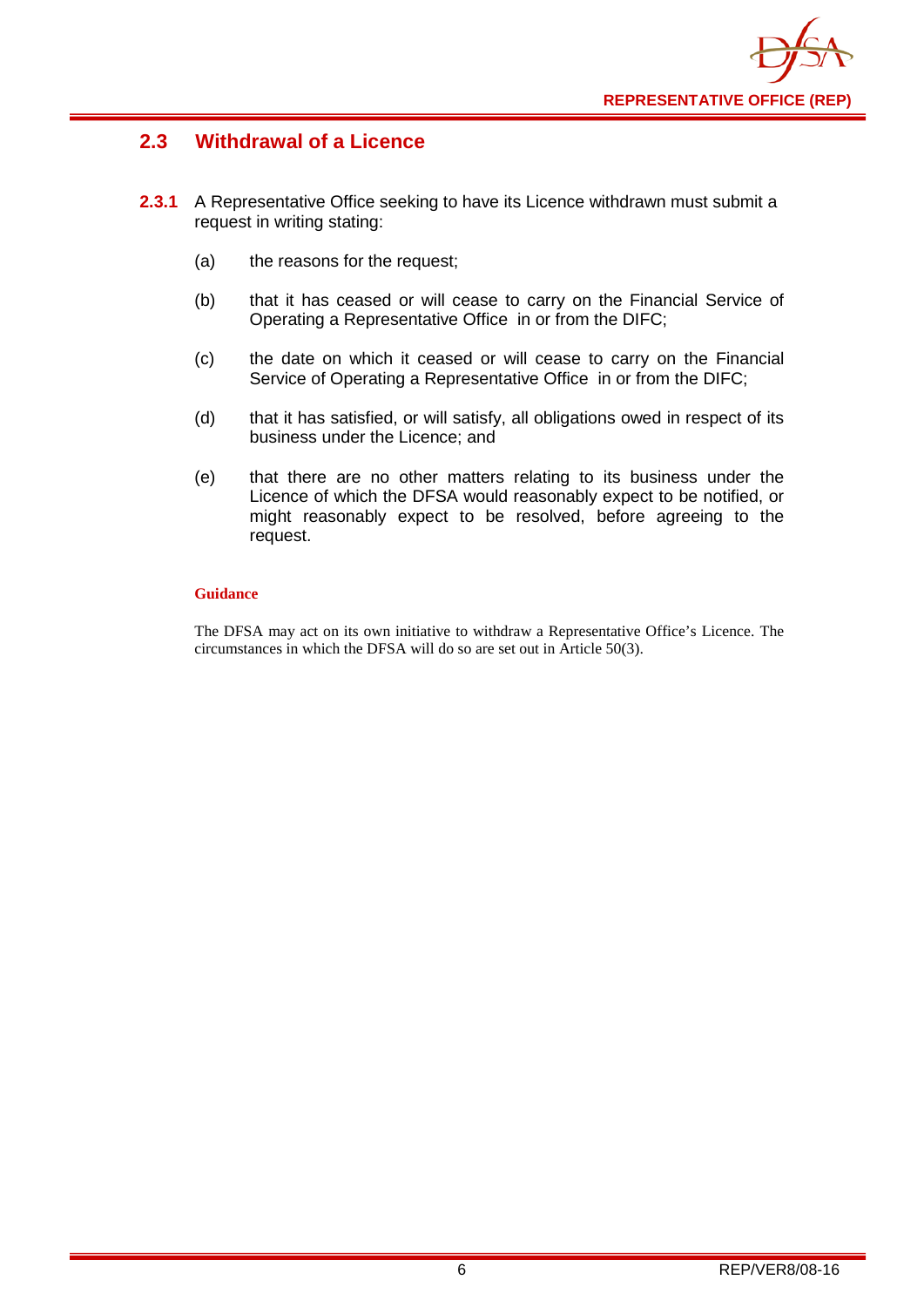

## <span id="page-7-0"></span>**3 CORE PRINCIPLES**

## <span id="page-7-1"></span>**3.1 Application of Principles**

**3.1.1** (1) The four Principles for Representative Offices set out in section 3.2 apply to every Representative Office in accordance with Rule 1.1.1.

#### **Guidance**

- 1. Under Rule 1.1.1(2), the principles apply, unless otherwise stated, only to the Representative Office in its capacity as a branch in the DIFC and not to the institution as a whole.
- 2. The Principles for Representative Offices have the status of Rules and are a general statement of fundamental regulatory requirements which apply alongside the other Rules and also in new or unforeseen situations which may not be covered elsewhere by a specific Rule. Rules in other areas of this module or the Rulebook build upon these fundamental principles. Consequently the Rules and Guidance elsewhere should not be seen as exhausting the implications of the Principles.
- 3. Breaching a Principle for Representative Offices makes a Representative Office liable to disciplinary action, and may indicate that it is no longer fit and proper to carry on a Financial Service or to hold a Licence and the DFSA may consider withdrawing authorisation or the Licence on that basis.
- 4. The onus will be on the DFSA to show that the Representative Office has been at fault in some way, taking into account the standard of conduct required under the Principle in question.

## <span id="page-7-2"></span>**3.2 Principles for Representative Offices**

#### **Principle 1 - Integrity**

**3.2.1** A Representative Office must observe high standards of integrity and fair dealing.

#### **Principle 2 – Due skill, care and diligence**

**3.2.2** In conducting its business activities a Representative Office must act with due skill, care and diligence.

#### **Principle 3 – Resources**

**3.2.3** A Representative Office must maintain and be able to demonstrate the existence of adequate resources to conduct and manage its affairs.

#### **Principle 4 - Relations with regulators**

**3.2.4** A Representative Office must deal with Regulators in an open and cooperative manner and keep the DFSA promptly informed of significant events or anything else relating to the Representative Office of which the DFSA would reasonably expect to be notified.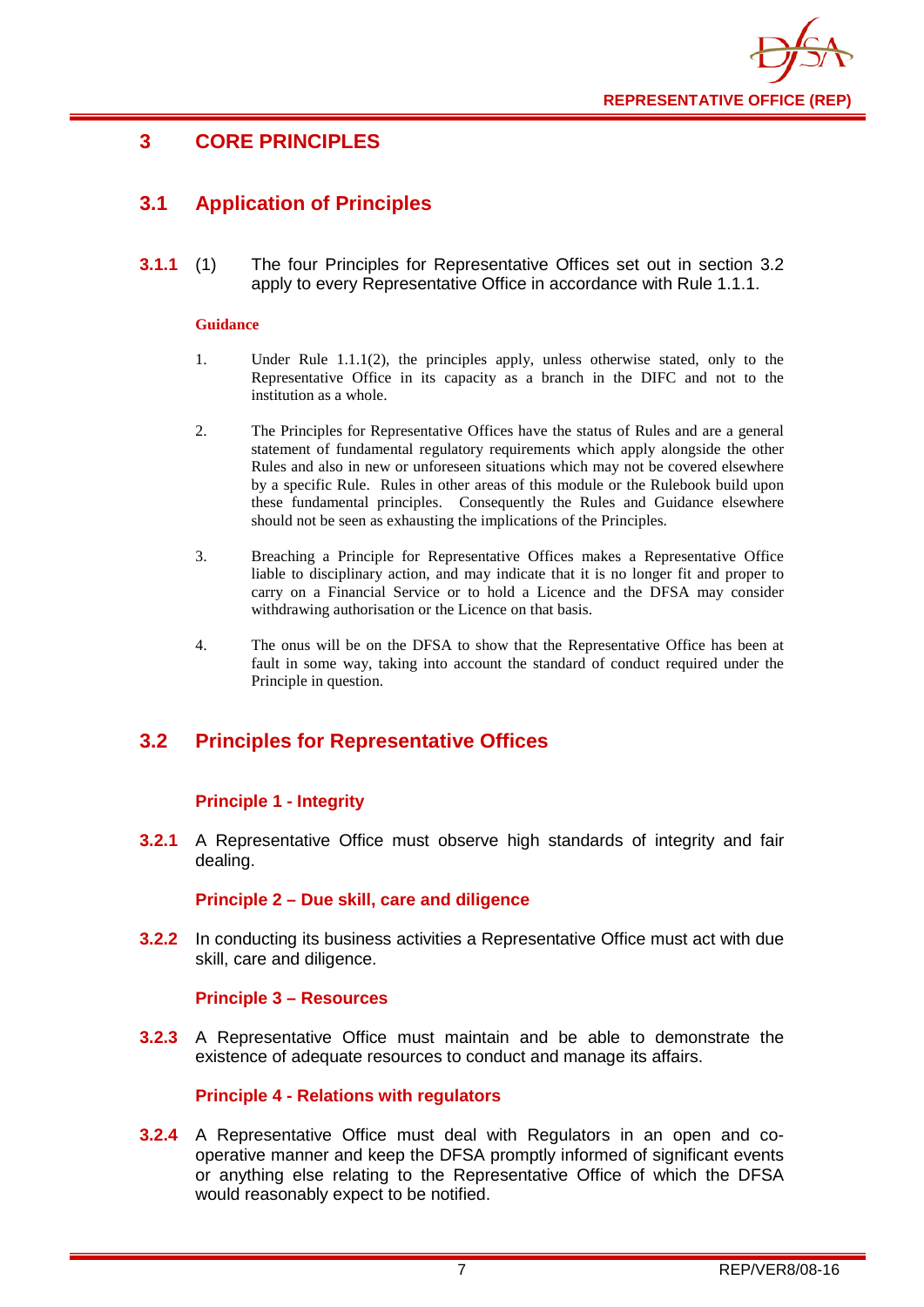

## <span id="page-8-0"></span>**4 GENERAL PROVISIONS**

## <span id="page-8-1"></span>**4.1 General**

- **4.1.1** A Representative Office must have a place of business within the geographical boundaries of the DIFC.
- **4.1.2** (1) A Representative Office must not:
	- (a) share an office with another Authorised Firm, except as provided in (2);
	- (b) represent anyone other than itself or a member of its Group; or
	- (c) permit any staff member to be an Employee of another Authorised Person.
	- (2) A Representative Office may share an office with another Authorised Firm that is a member of the same Group.

#### **Guidance**

The DFSA would not consider that an Authorised Firm is sharing an office if that firm were located in serviced offices which were also the place of business of another Authorised Firm.

## <span id="page-8-2"></span>**4.2 Fitness and Propriety**

- **4.2.1** A Representative Office must at all times be fit and proper to hold a Licence
- **4.2.2** (1) A Representative Office must at all times have a Principal Representative who is resident in the UAE and who has satisfied the DFSA as to fitness and propriety.
	- (2) If the Principal Representative leaves the employment of a Representative Office, the Representative Office must designate a successor as soon as possible, and in any event within 28 days.
	- (3) If the DFSA considers that a Principal Representative designated under (1) or (2) is not fit and proper to fulfil the role for which he has been designated, it will give the Representative Office written notice to this effect.
	- (4) On receipt of a notice under (3), a Representative Office must within 28 days designate a new Principal Representative and notify the DFSA accordingly.
- **4.2.3** A Representative Office must ensure, as far as reasonably practical, that its Employees are fit and proper.

#### **Guidance**

1. Section 2.3 of the RPP Sourcebook sets out matters which the DFSA takes into consideration when making an assessment of the kind under Rule 4.2.3.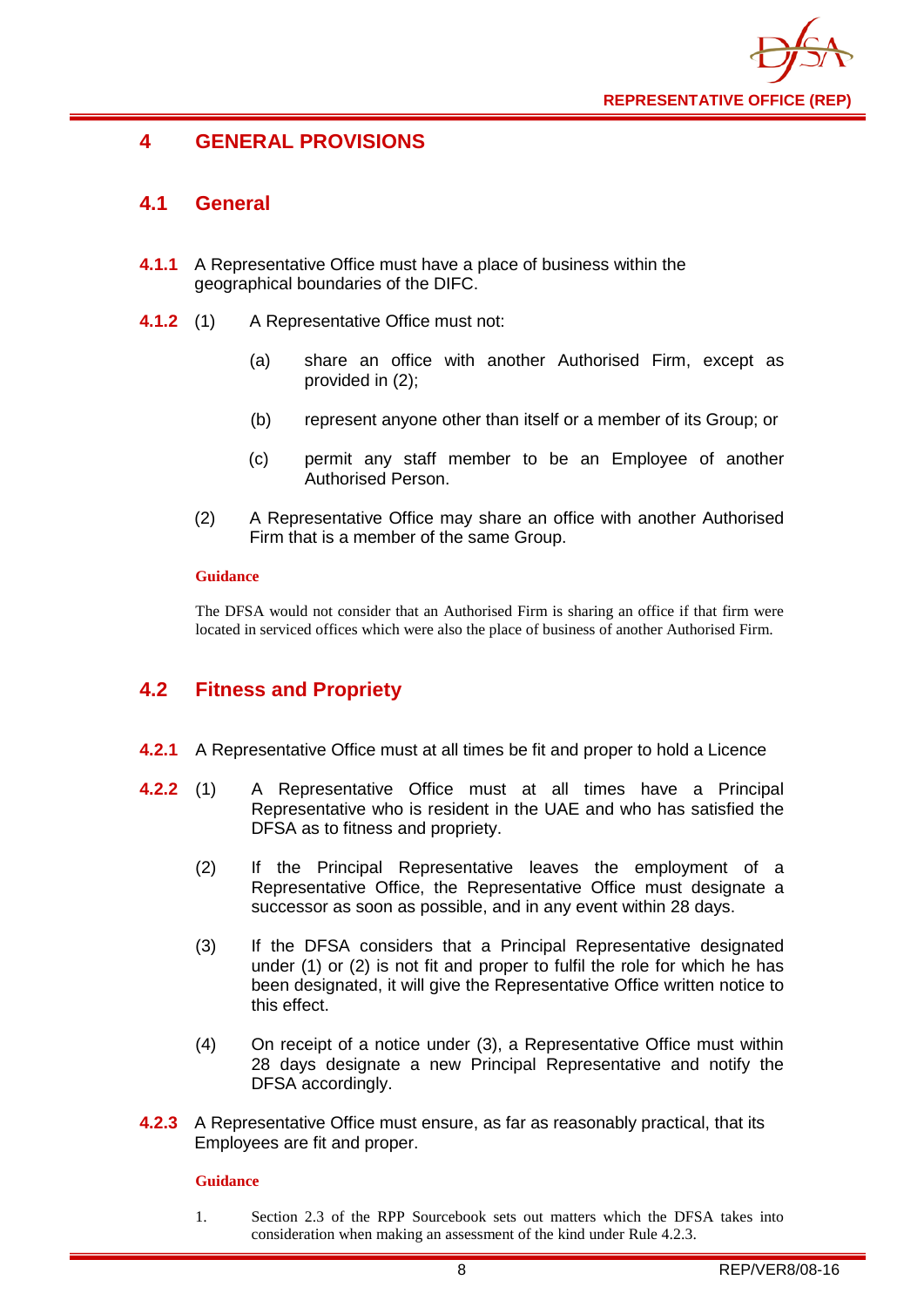

2. Where a Representative Office is no longer fit and proper or where its Principal Representative is no longer fit and proper, it will be in breach of the relevant Rule and the DFSA may take steps to withdraw its Licence. Section 2.3 of the RPP Sourcebook sets out matters which the DFSA takes into consideration when assessing fitness and propriety of a Principal Representative.

## <span id="page-9-0"></span>**4.3 Dealing with property**

**4.3.1** A Representative Office must not hold or control money or other property belonging to another Person except to the extent that this is necessary to deal with its ordinary business operating expenses.

## <span id="page-9-1"></span>**4.4 Solvency**

**4.4.1** A Representative Office must notify the DFSA immediately upon becoming aware that it is unlikely to remain solvent in the near future or that it is insolvent.

#### **Guidance**

The requirement to notify is in respect of the institution of which the Representative Office forms a part.

## <span id="page-9-2"></span>**4.5 Disclosure of regulatory status**

- **4.5.1** A Representative Office must not:
	- (a) hold itself out as able to carry on a Financial Service other than Operating a Representative Office; or
	- (b) otherwise misrepresent its status expressly or by implication.
- **4.5.2** (1) A Representative Office must take reasonable care to ensure that every key business document which is in connection with the Representative Office carrying on the Financial Service of Operating a Representative Office in or from the DIFC includes one of the disclosures under this Rule.
	- (2) A key business document includes letterhead whether issued by post, fax or electronic means, written promotional materials, business cards, and websites but does not include compliment slips, or text messages.
	- (3) The disclosure required under (1) is:
		- (a) 'Regulated by the Dubai Financial Services Authority as a Representative Office'; or
		- (b) 'Regulated by the DFSA as a Representative Office'.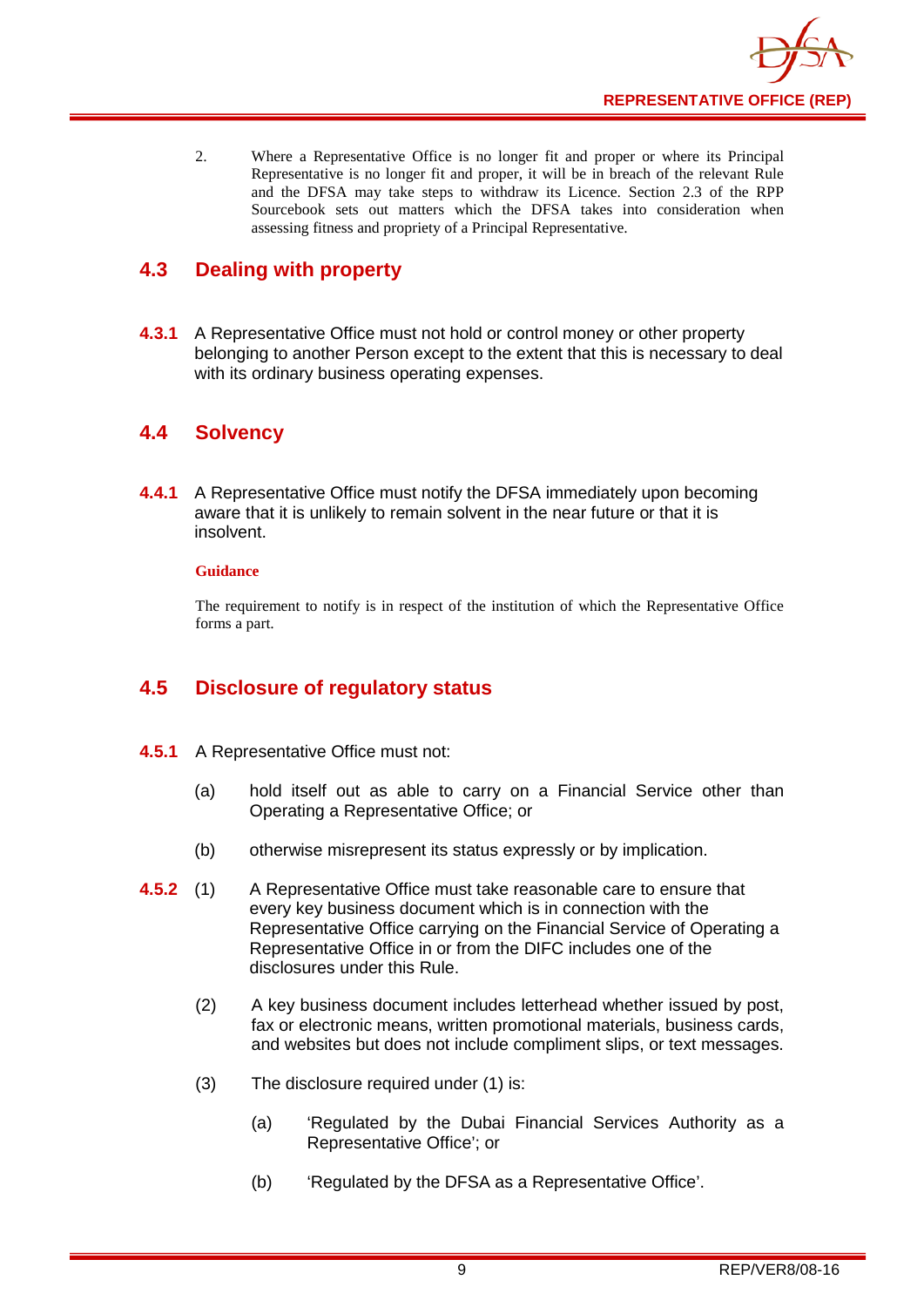

**4.5.3** The DFSA logo must not be reproduced by a Representative Office without express written permission from the DFSA and in accordance with any conditions for use.

## <span id="page-10-0"></span>**4.6 Clear, fair and not misleading**

#### **General**

- **4.6.1** In this section, a "financial product" means an Investment, Insurance Contract, Profit Sharing Investment Account, Deposit or Credit Facility.
- **4.6.2** When communicating information to a Person in relation to a financial product or financial service, a Representative Office must take reasonable steps to ensure that the communication is clear, fair and not misleading.
- **4.6.3** A Representative Office must not, in any form of communication with a Person, attempt to limit or avoid any duty or liability it may have to that Person or any other Person under the Regulatory Law 2004, Rules or any other relevant legislation.

#### **Marketing material**

- **4.6.4** In this section, "marketing material" means any material communicated to a Person in the course of marketing financial services or financial products or effecting introductions where "marketing" and "financial products" have the meaning prescribed in GEN Rule 2.26.1.
- **4.6.5** (1) A Representative Office must ensure that any marketing material communicated to a Person contains the following information:
	- (a) the name of the Representative Office communicating the marketing material and on whose behalf the marketing material is being communicated;
	- (b) the Representative Office's regulatory status as required under Rule 4.5.2; and
	- (c) if the marketing material is directed at a specific class or category of investor, a clear statement to that effect and that no other Person should act upon it.
	- (2) If the marketing material is in the form of an insurance proposal, banking services proposal, prospectus or other offering document, which is capable of acceptance in due course, it must contain in a prominent position, or have attached to it, a statement that clearly:
		- (a) describes the foreign jurisdiction and the legislation in that jurisdiction that applies to the financial product;
		- (b) states the name of the relevant Financial Services Regulator in that jurisdiction;
		- (c) describes the regulatory status accorded to the financial product by that Regulator; and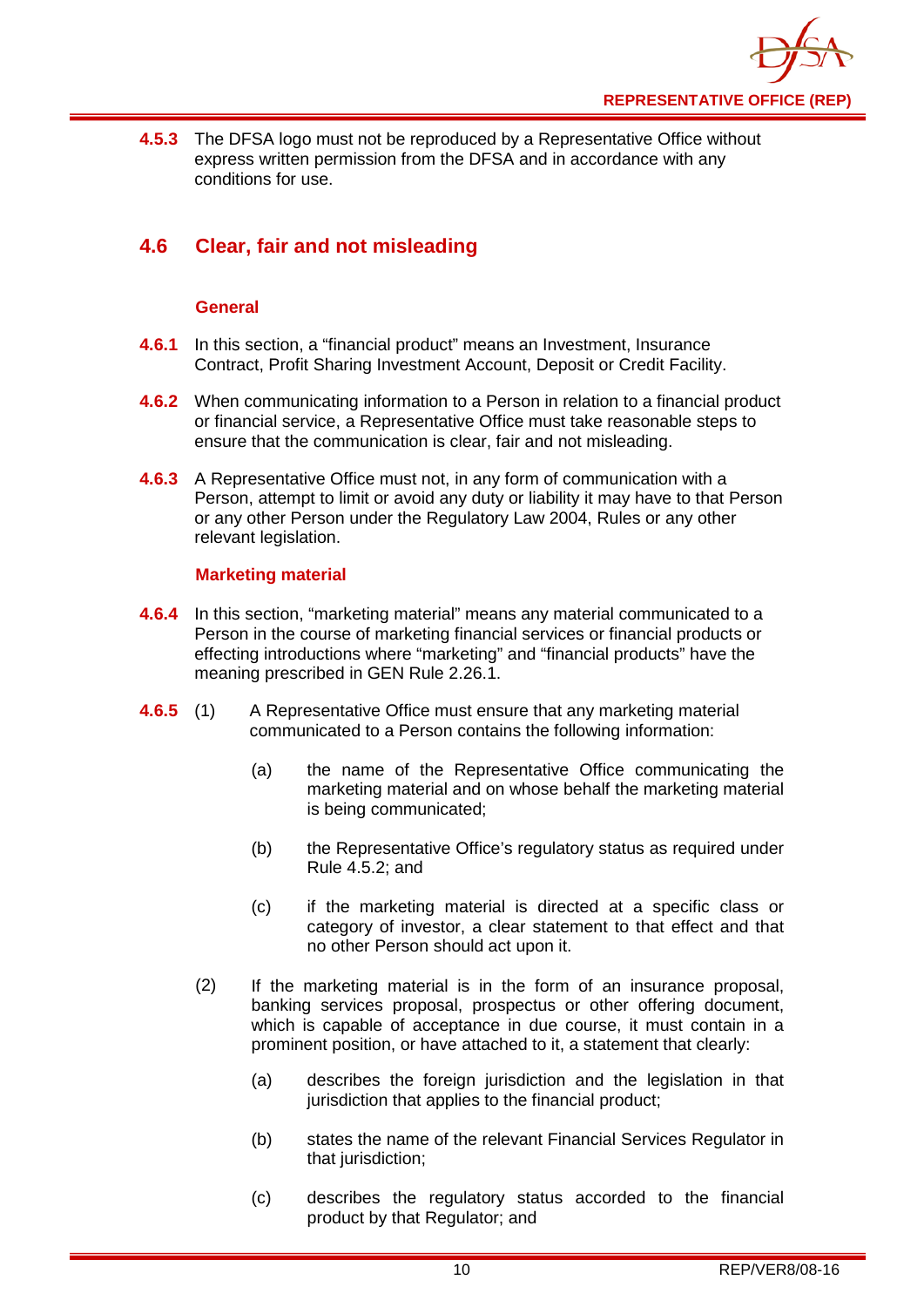

#### (d) includes the following warning:

"This document relates to a financial product which is not subject to any form of regulation or approval by the Dubai Financial Services Authority ("DFSA").

The DFSA has no responsibility for reviewing or verifying any prospectus or other documents in connection with this financial product. Accordingly, the DFSA has not approved this document or any other associated documents nor taken any steps to verify the information set out in this document, and has no responsibility for it.

The financial product to which this document relates may be illiquid and/or subject to restrictions on its resale. Prospective purchasers should conduct their own due diligence on the financial product .

If you do not understand the contents of this document you should consult an authorised financial adviser";

- (3) A Representative Office which must not distribute such marketing material if it becomes aware that the Person offering the financial product or financial service to which the material relates is in breach of a regulatory or legal requirement that applies to that Person in relation to that product or service.
- **4.6.6** A Representative Office must take reasonable steps to ensure that no Person communicates or otherwise uses the marketing material on behalf of the Representative Office in a manner that amounts to a breach of the requirements in this section.

#### **Past performance and forecasts**

**4.6.7** A Representative Office must ensure that any marketing material containing information or representations relating to past performance, or any future forecast based on past performance or other assumptions, which is provided to a Person is clear, fair and not misleading and contains a prominent warning that past performance is not necessarily a reliable indicator of future results.

### <span id="page-11-0"></span>**4.7 Marketing of Foreign Funds**

- **4.7.1** (1) A Representative Office must not market a Unit of a Foreign Fund unless the Fund meets the criteria either for a Designated Fund under Rule 4.7.2 or for a non-Designated Fund under Rule 4.7.3.
	- (2) In this section "market" has the meaning prescribed to "marketing" under GEN Rule 2.26.1.
- **4.7.2** A Representative Office may market a Unit of a Foreign Fund where:
	- (a) the Fund is a Designated Fund in a Recognised Jurisdiction; and
	- (b) if the Fund is a Property Fund, the requirements in Rule 4.7.4 are satisfied.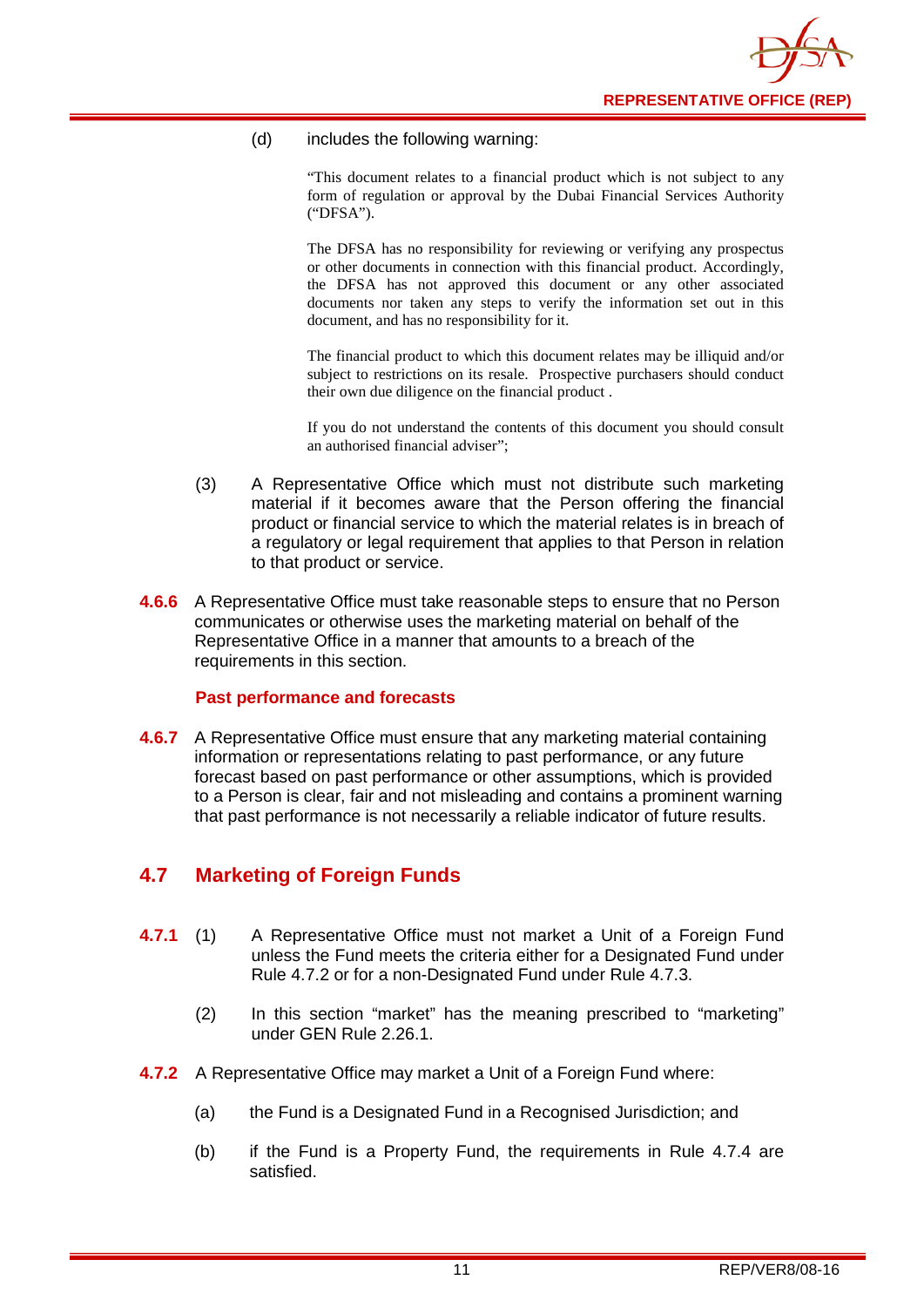

#### **Guidance**

In relation to the requirements of Rules 4.7.2 and 4.7.3, in respect of Recognised Jurisdictions and Designated Funds, the DFSA has issued and published a Recognised Jurisdictions Notice on its website which sets out the list of Recognised Jurisdictions and which also specifies the Designated Funds.

- **4.7.3** (1) A Representative Office may market a Unit of a Foreign Fund where:
	- (a) one or more of the following apply:
		- (i) the custodian of the Fund meets one of the requirements in (4) and the investment manager of the Fund meets one of the requirements in (5);
		- (ii) both the custody and investment management activities of the Fund are performed by a Person who meets the requirements in (6); or
		- (iii) the Fund has been rated in accordance with the requirement in (7);

and

- (b) if the Fund is a Property Fund, the requirements in Rule 4.7.4 are satisfied.
- (2) For the purposes of (1)(a), the "custodian" is a Person who is retained by the Fund, the Fund Manager or the Fund's Directors or Partners under a commercial arrangement which is not an employee contract of service to safeguard the Fund's assets.
- (3) For the purposes of (1)(a), the "investment manager" is a Person who is retained by the Fund, the Fund Manager or the Fund's Directors or Partners under a commercial arrangement which is not an employee contract of service to manage the Fund's assets.
- (4) For the purposes of  $(1)(a)(i)$ , the custodian must be:
	- (a) an Eligible Custodian;
	- (b) a member of a Group that is subject to consolidated supervision by a Financial Services Regulator in a Recognised Jurisdiction and the activities of the custodian are included within the scope of that supervision;
	- (c) appointed under an agreement by a Person who is subject to supervision by a Financial Services Regulator in a Recognised Jurisdiction and the agreement is in accordance with the requirements of that Regulator; or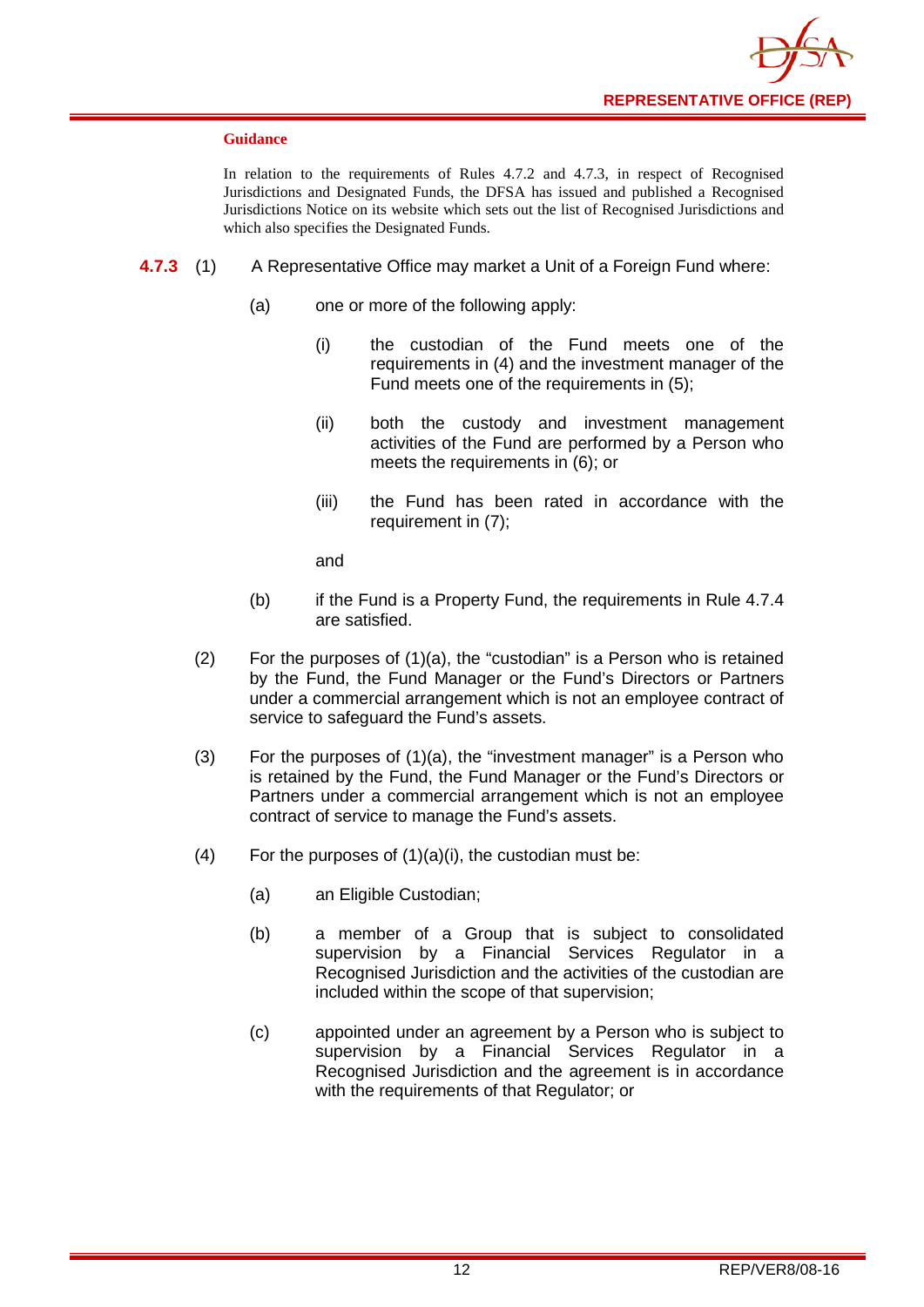

- (d) a Person as to whom the Representative Office is satisfied has adequate custody and asset safety arrangements in respect of the Foreign Fund after performing due diligence taking into consideration each of the following factors:
	- (i) whether the Person providing custody is authorised and supervised by a Financial Services Regulator for the purposes of providing custody;
	- (ii) the extent of segregation of assets;
	- (iii) independence and management of conflicts of interests;
	- (iv) the terms of the safe custody agreement; and
	- (v) periodic reporting requirements.
- $(5)$  For the purposes of  $(1)(a)(i)$ , the investment manager must be a Person who is:
	- (a) authorised and supervised by the DFSA or a Financial Services Regulator located in a Recognised Jurisdiction;
	- (b) a member of a Group that is subject to consolidated supervision by a Financial Services Regulator in a Recognised Jurisdiction and the activities of the investment manager are included within the scope of the supervision; or
	- (c) appointed under an agreement by another Person who is subject to supervision by a Financial Services Regulator in a Recognised Jurisdiction and the agreement is in accordance with the requirements of the Regulator.
- (6) For the purposes of  $(1)(a)(ii)$ , the Person carrying out both the custody and investment management activities of the Fund must be a Person who is:
	- (a) authorised and supervised by the DFSA or a Financial Services Regulator located in a Recognised Jurisdiction in respect of both of its custody and investment management activities;
	- (b) a member of a Group that is subject to consolidated supervision by a Financial Services Regulator in a Recognised Jurisdiction and its custody and investment management activities are included within the scope of that supervision; or
	- (c) appointed under an agreement by another Person who is subject to supervision by a Financial Services Regulator in a Recognised Jurisdiction and the agreement is in accordance with the requirements of that Regulator.
- (7) The requirement in (1)(a)(iii) in respect of the Foreign Fund is that the Fund has been rated or graded as at least "investment grade" by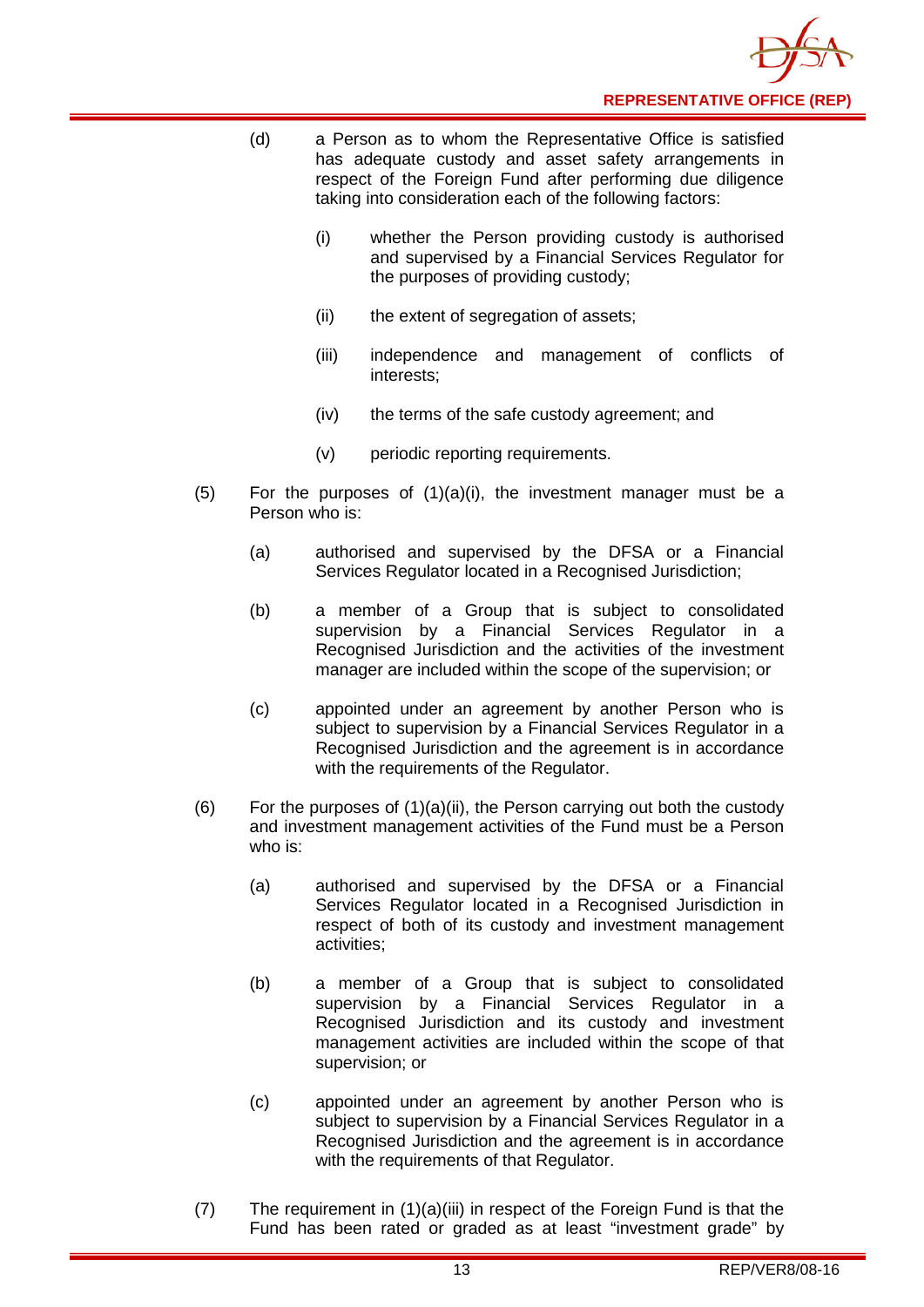

Moody's, Fitch or Standard & Poor's or such other international rating agency as may be recognised by the DFSA.

- **4.7.4** (1) A Representative Office must ensure that it does not market a Unit of a Foreign Fund which is a Property Fund unless:
	- (a) the Fund is a closed-ended structure; and
	- (b) the Fund is listed and traded on an Authorised Market Institution or on an exchange regulated in a Recognised Jurisdiction, unless the Units are to be Offered, issued or sold by means only of Private Placement.
	- (2) For the purposes of (1), a "Property Fund" is a Foreign Fund in respect of which 60% or more of the Fund's assets comprise Real Property, Property Related Assets or Units in another Property Fund.

#### **Guidance**

A closed ended legal structure is an investment vehicle used by a Fund that does not continuously issue or redeem Units based on the net asset value of the Fund.

### <span id="page-14-0"></span>**4.8 Record keeping**

**4.8.1** A Representative Office must, for a minimum of six years, maintain sufficient records in relation to each activity and function of the Representative Office. These must include, where applicable any marketing material (as defined under Rule 4.6.4) issued, distributed or otherwise communicated by, or on behalf of, the Representative Office.

### <span id="page-14-1"></span>**4.9 Communication with the DFSA**

#### **Guidance**

GEN sections 6.9 and 6.10 set out Rules about how a Person is to communicate with, and provide information to, the DFSA.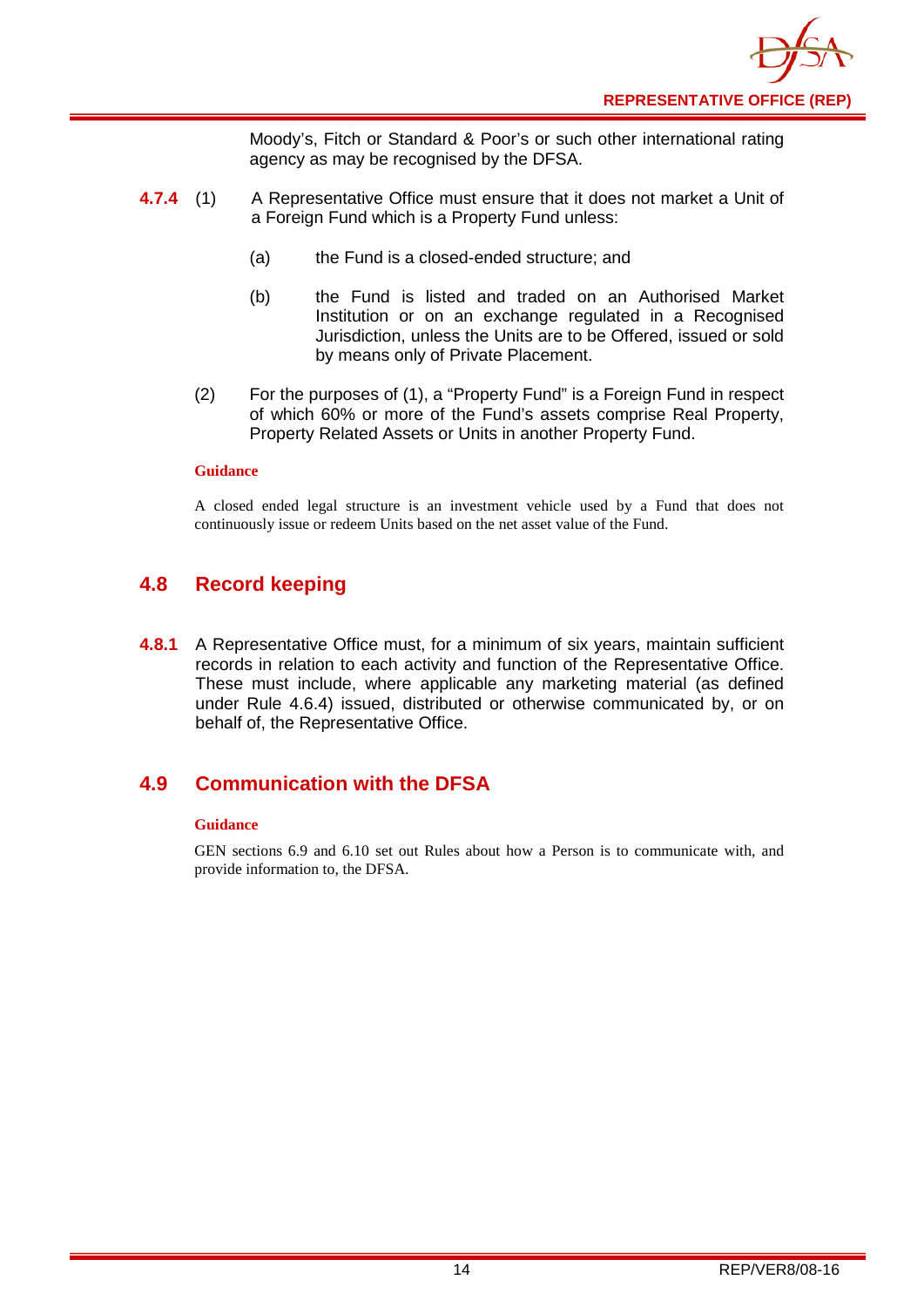

## <span id="page-15-0"></span>**5 REGULATORY PROCESSES**

## <span id="page-15-1"></span>**5.1 Notifications**

- **5.1.1** A Representative Office must notify the DFSA as soon as reasonably practical of any change in its:
	- (a) name;
	- (b) legal status;
	- (c) Controller(s); or
	- (d) address.
- **5.1.2** A Representative Office must notify the DFSA as soon as reasonably practical of:
	- (a) any breach of a Rule or of a provision of DFSA-administered legislation by the Representative Office; and
	- (b) any materially adverse information which would on reasonable grounds be considered likely to affect the fitness and propriety of the Representative Office or Principal Representative.

## <span id="page-15-2"></span>**5.2 Lead regulation**

**5.2.1** If requested by the DFSA, a Representative Office must provide the DFSA with information that it or another member of its Group has provided to a Financial Services Regulator.

#### **Guidance**

- 1. Under Article 39 the DFSA may exercise its powers for the purpose of assisting other regulators or agencies.
- 2. The DFSA may also delegate functions and powers to representatives of other regulators or agencies as prescribed in Article 40.

## <span id="page-15-3"></span>**5.3 Accuracy of information**

- **5.3.1** A Representative Office must take reasonable steps to ensure that all information that it provides to the DFSA in accordance with any legislation applicable in the DIFC is:
	- (a) factually accurate or, in the case of estimates and judgements, fairly and properly based; and
	- (b) complete, in that it should include anything of which the DFSA would reasonably expect to be notified.